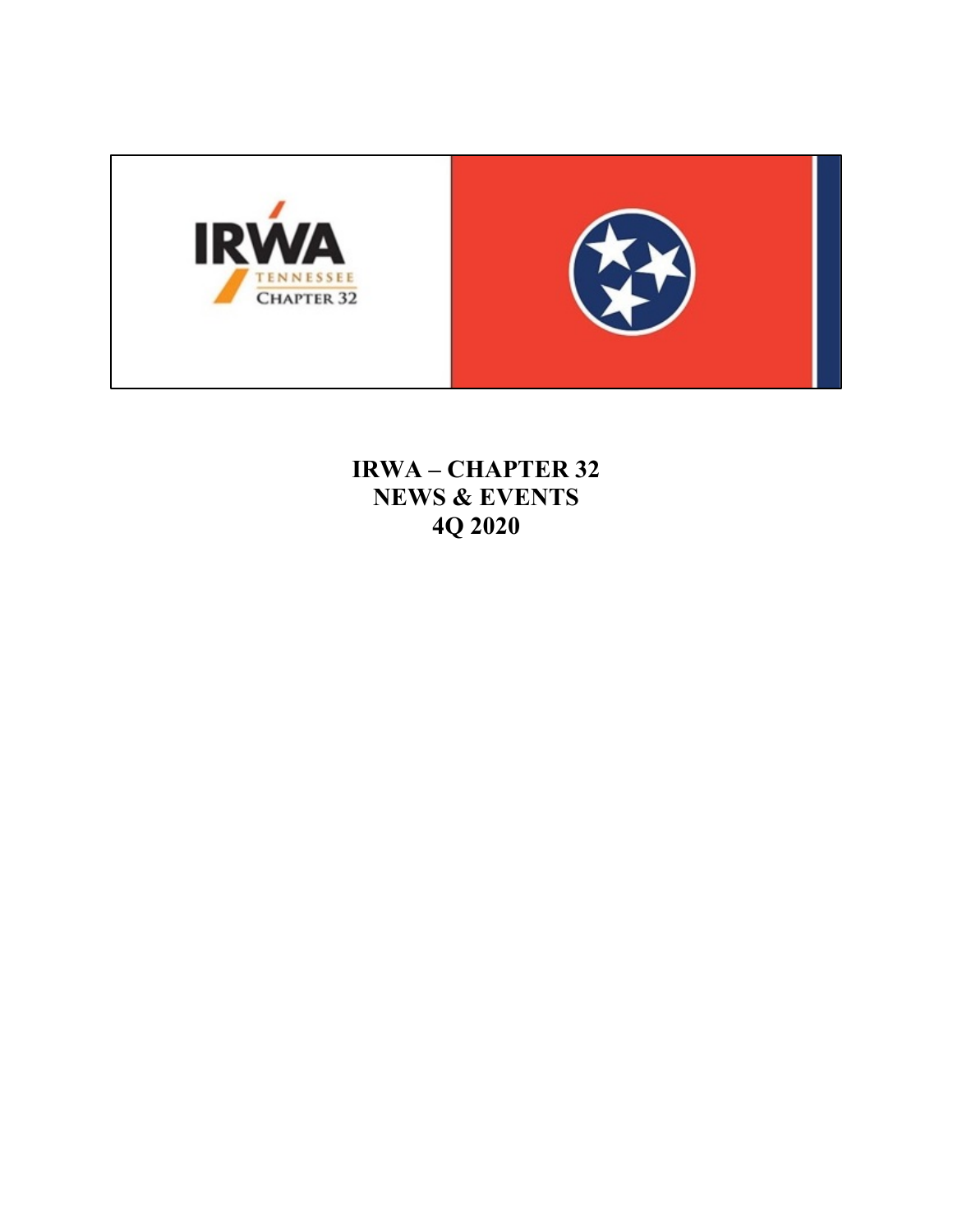

# *President's Corner*

Nearing the close of the year 2020, we can choose to focus on the adverse negativity surrounding us or we can choose to look at the positive side of 2020. I choose the latter, the positive. I choose to remember the positive and discard the negative. I will fondly remember the unexpected gift of family time, more meals together at home around our kitchen table just talking together as a family. The times on the back porch enjoying a cigar, discussing sports with Jackson, life with Shelby and all the blessings with Angela. I discovered the ability to build a fire in the firepit without using diesel fuel to start it (in KY why would you build a fire without it, it's easy) enjoying visiting with neighbors and roasting marshmallows for smores. This pandemic gave me time – time to reflect, evaluate personal and professional decisions, and determine what is truly important. I found pleasure in the simple things that I am often guilty of forgetting are important. I found pleasure in the gift of time.

I'm choosing positive in all facets of life, no matter how difficult the situation may be. Situations are only for a season, choose to make each season the best you can. This applies to our professional life path too. When responding to a difficult phone call or email, I learned to take a deep breath, and smile before answering, remembering a time when I wished for call or email to respond to, no matter how unpleasant I thought it might be. I learned that taking a deep breath and having a smile goes a long way to calming the adverse. As professionals in the Right of Way arena, not only do we represent ourselves, we represent everyone in our profession. How do we want to be seen by those who do not understand our profession, those who generally only learn about it when they are personally affected by a project that we see as employment? As members of an international organization considered a world leader in education for our field, we represent IRWA. How do you want your profession, your organization to be viewed? I strive to choose positive every day.

In June, I DARED YOU to grow by taking a virtual on-line course. I must admit, thus far, I have failed to meet my own DARE. However, I have time to meet this DARE in 2020, ending the year on a positive note.

A survey was sent to you recently to determine interest in a traditional in-person meeting but we received a limited response. Please take time to respond to the survey or email me or Brian Eades, MAI, chapter secretary. Be heard, let us know your thoughts and views for an in-person chapter meeting, or if you prefer virtual meetings, tell us that too. And if there are course offerings or classes you would like offered, please speak up!

Clint Black wrote the song "A Good Run of Bad Luck" back in the 90's. I think we can all say that we have had a good run of bad luck in 2020, but "I'd bet it all on a good run of bad luck" that you can turn it positive and find the good run. In fact, I dare you to stay positive and find that good run of GOOD LUCK!

I would like to thank Brian Eades for his hard work and support to make this chapter newsletter a reality.

Respectfully,

Rhett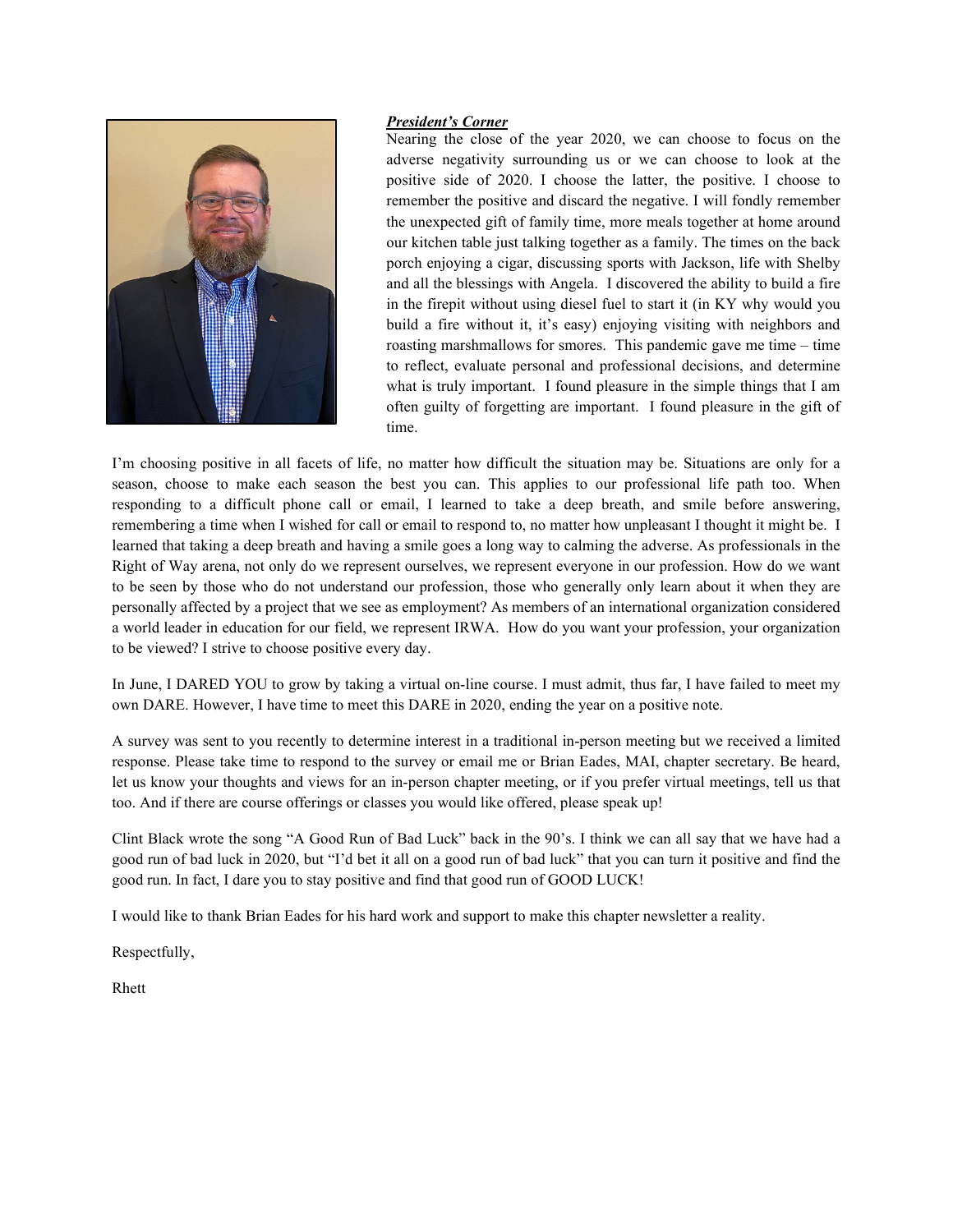IRWA – Chapter 32 News & Events - 4Q 2020 Page Two

# *Member Spotlight*

Our Chapter President, R. Rhett Turner, MAI, SR/WA, is a certified general real estate appraiser in Tennessee and Kentucky. He has completed the MAI designation with the Appraisal Institute and SR/WA (Senior Right of Way Agent) with the IRWA (International Right of Way Association). He has been appraising various types of real estate for 25 years, the last 12 years specializing in eminent domain. Rhett was employed by Tennessee Department of Transportation (TDOT) from March 17, 2008 to October 23, 2015. During his tenure with TDOT, he held the following progressive positions: Staff Review Appraiser (Right of Way Appraiser 3) which included completing technical aspects of appraisal review for state projects and administrative functions; State Chief Appraiser (Right of Way Appraiser 5) which included assisting with management and oversight of the statewide appraisal program, selection and oversight of the fee panel consultant appraisers on continuous contract as well as preparing and teaching the appraisal and introduction sections of the local public agency right of way training course; Transportation Manager 1 (TM1) which included acting as the department liaison with the State Attorney's Office for condemnation proceedings, oversight of the local public agency program, assisting with the Federal Highway Administration (FHWA) internal audit process.

After leaving TDOT to pursue self-employment in the field, he works as a consultant and is now a TDOT prequalified appraiser panel member, providing real estate appraisal review and real estate appraisal services to TDOT and local public agencies.

Rhett and Angela, married for 24 years, reside in Mt. Juliet, TN with Shelby, a freshman at University of TN - Knoxville and Jackson who is in the 8<sup>th</sup> grade. Rhett enjoys family time, the family Labradors (Judge and Lucy), hunting and fishing with Jackson and beach time with Shelby and Angela. He also enjoys football, baseball and the search for the perfect bourbon and cigar combination for back porch time.

## *Membership Directory*

Chapter 32 is compiling a directory that will be sent to each member as a pdf. Please send your current information (name, professional designation(s), address, phone number, business email, professional service(s), primary and secondary market areas, interests/hobbies, and a photo (jpeg)) to **brian@eadesvaluationgroup.com** for inclusion in the directory.

### *Members on the Move\**

Congratulations to Brett T. Jones, MAI for obtaining his R/W-AC designation and to F. Marc Headden, R/W-AC for successfully completing the SR/WA capstone examination. Excellent work gentlemen!

\*Please forward information related to promotions, designation attainment, and professional accomplishments to [brian@eadesvaluationgroup.com](mailto:brian@eadesvaluationgroup.com) for inclusion in future issues.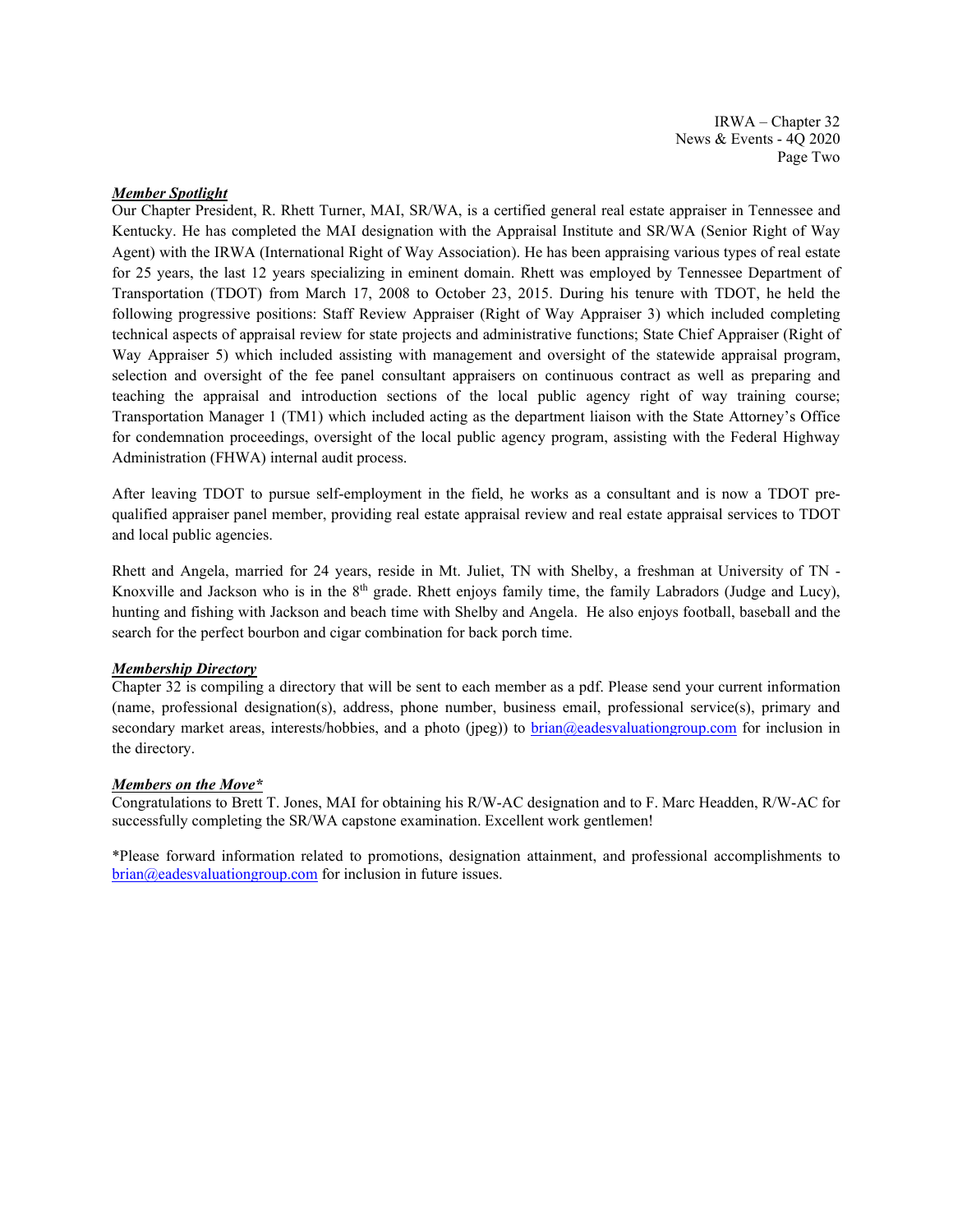IRWA – Chapter 32 News & Events - 4Q 2020 Page Three

# *Upcoming Meetings*

COVID Update: Due to limited interest among Chapter members, the Executive Committee decided to postpone an in-person meeting at this time. Be on the watch for a virtual Chapter meeting in the near future.

# *Chapter & Region News*

# **MARK YOUR CALENDARS** October 22, 2020 - Course C603 Charleston Harbor Resort & Marina October 22, 2020 - Fall Social Al's Low Country Boil Live Music - International Harvester October 23, 2020 - Fall Seminar Charleston Harbor Resort & Marina Presenters: Stewart Maser Friends of Low Country Low Line South Carolina DOT October 23, 2020 - Region 6 Reception Charleston Harbor Resort & Marina October 24, 2020 - Region 6 Fall Forum Charleston Harbor Resort & Marina Register for Course 603 @ www.irwaonline.org Register for Chapter 31 Fall Social and Seminar @ www.irwa31.com Register for Region 6 Reception and Fall Forum @ www.irwa31.com Reserve your hotel room at Charleston Harbor Resort and Marina by 9/30/2020 to take advantage of discounted nightly rate of \$149.00. Call (843) 856-0028 or 888-856-0028 Code: International Right of Way Association, Chapter 31 \*\*\* AUDIO CONFERENCE LINE WILL BE MADE AVAILABLE FOR CHAPTER 31 SEMINAR AND FALL FORUM. CHECK CHAPTER 31'S WEBSITER FOR MORE INFORMATION. \*\*\* Fall Seminar - October 23rd Phone Dial-in

+1.408.419.1715 (United States(San Jose)) +1.408.915.6290 (United States (San Jose)) Meeting ID: 204 687 388

#### Region 6 Fall Forum - October 24th Phone Dial-in

+1.408.419.1715 (United States(San Jose)) +1.408.915.6290 (United States(San Jose)) Meeting ID: 733 309 634